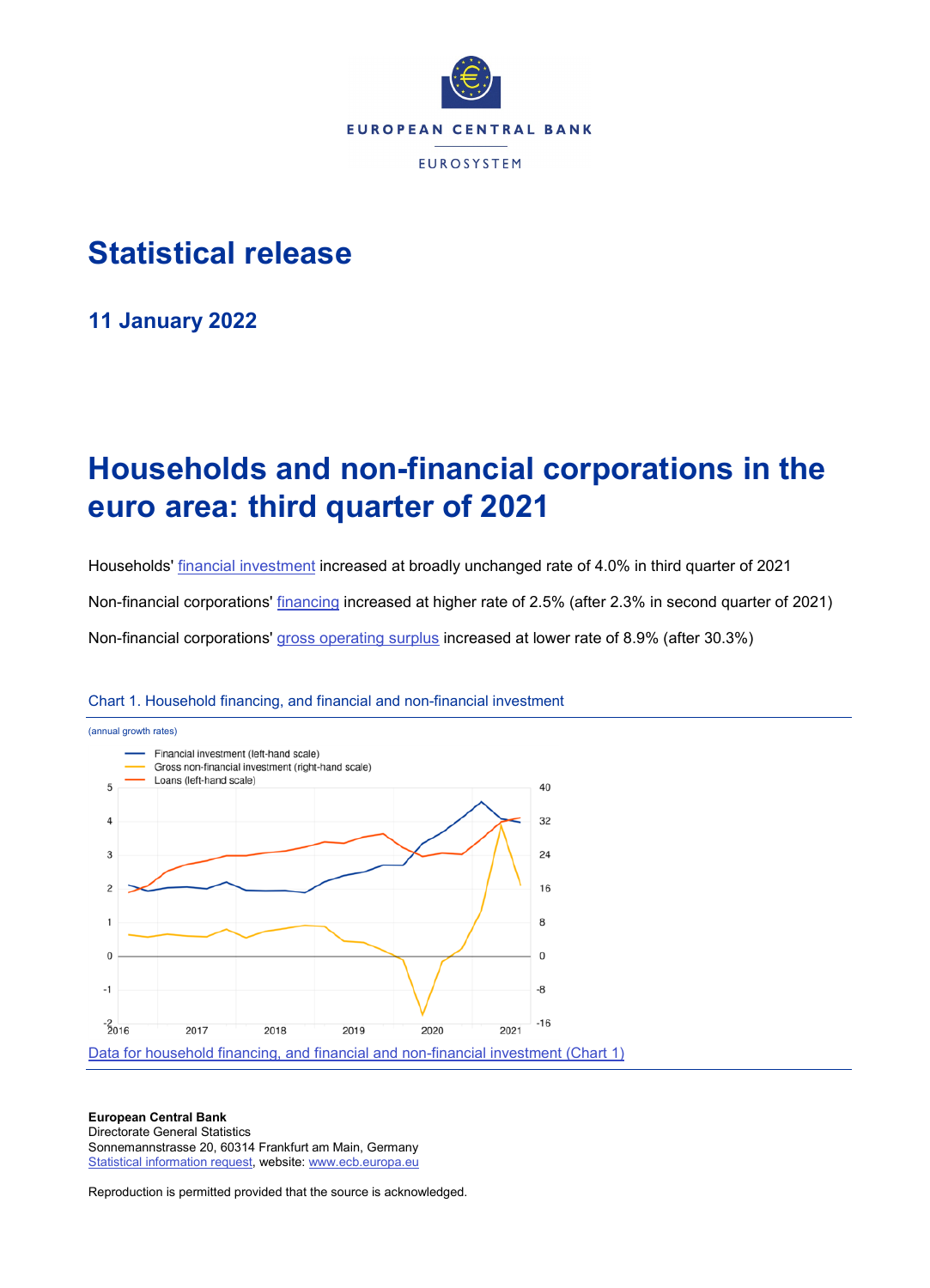#### **Statistical release / 11 January 2022** Households and non-financial corporations in the euro area: 3rd Quarter 2021

#### Chart 2. NFC gross-operating surplus, non-financial investment and financing



## **Households**

The annual growth rate of household [gross disposable income](http://sdw.ecb.europa.eu/quickview.do?SERIES_KEY=332.QSA.Q.N.I8.W0.S1M.S1._Z.B.B6G._Z._Z._Z.XDC._T.S.V.N._T) decreased to 3.5% in the third quarter of 2021 (after 4.8% in the previous quarter).[1](#page-1-0) Gross operating surplus and mixed income of the self-employed increased at a lower rate of 4.0% (after 9.0%). Compensation of employees also grew at a lower rate of 5.6% (after 9.7%). Household consumption expenditure increased at a lower rate of 5.5% (after 14.1%).

The household [gross saving rate](http://sdw.ecb.europa.eu/quickview.do?SERIES_KEY=332.QSA.Q.N.I8.W0.S1M.S1._Z.B.B8G._Z._Z._Z.XDC_R_B6GA_CY._T.S.V.C4._T) in the third quarter of 2021 was 18.5%, compared with 19.0% in the previous quarter (calculated from four-quarter sums).

The annual growth rate of househol[d gross non-financial investment](http://sdw.ecb.europa.eu/quickview.do?SERIES_KEY=332.QSA.Q.N.I8.W0.S1M.S1.N.D.P5L._Z._Z._Z.XDC._T.S.V.G4._T) (which refers mainly to housing) decreased to 16.8% in the third quarter of 2021, from 31.1% in the previous quarter. [Loans](http://sdw.ecb.europa.eu/quickview.do?SERIES_KEY=332.QSA.Q.N.I8.W0.S1M.S1.N.L.F.F4.T._Z.XDC._T.S.V.N._T) to households, the main component of household financing, increased at a broadly unchanged rate of 4.1%.

The annual growth rate of household [financial investment](http://sdw.ecb.europa.eu/browseTable.do?dc=&type=series&cv=&ec=&rc=&node=SEARCHRESULTS&oc=&df=&q=QSA.Q.N.I8.W0.S1M.S1.N.A.F.F._Z._Z.XDC._T.S.V.N._T%20QSA.Q.N.I8.W0.S1M.S1.N.A.LE.F._Z._Z.XDC._T.S.V.N._T&pb=&SERIES_KEY=332.QSA.Q.N.I8.W0.S1M.S1.N.A.F.F._Z._Z.XDC._T.S.V.N._T&SERIES_KEY=332.QSA.Q.N.I8.W0.S1M.S1.N.A.LE.F._Z._Z.XDC._T.S.V.N._T) stood at a broadly unchanged rate of 4.0% in the third quarter of 2021. Among its components, currency and deposits grew at a lower rate of 6.1% (after 6.7%), while shares and other equity grew at a higher rate of 3.2% (after 2.9%).

The annual growth rate of household [net worth](http://sdw.ecb.europa.eu/quickview.do?SERIES_KEY=332.QSA.Q.N.I8.W0.S1M.S1._Z.B.B90._Z._Z._Z.XDC._T.S.V.G4._T) increased to 6.6% in the third quarter of 2021, from 5.9% in the previous quarter, mainly driven by higher valuation gains in non-financial assets and continued growth of financial investment and valuation gains in financial assets. [Housing wealth,](http://sdw.ecb.europa.eu/quickview.do?SERIES_KEY=332.QSA.Q.N.I8.W0.S1M.S1._Z.D.LE.NUN._Z._Z.EUR._Z.S.V.N._T) the main component of nonfinancial assets, grew at a higher rate of 5.9% (after 4.5%). The household [debt-to-income ratio](http://sdw.ecb.europa.eu/quickview.do?SERIES_KEY=332.QSA.Q.N.I8.W0.S1M.S1.N.L.LE.F4.T._Z.XDC_R_B6GA_CY._T.S.V.N._T) increased to 97.0% in the third quarter of 2021 from 95.4% in the third quarter of 2020, as loans to households grew faster than disposable income.

**European Central Bank** Directorate General Statistics Sonnemannstrasse 20, 60314 Frankfurt am Main, Germany [Statistical information request,](https://ecb-registration.escb.eu/statistical-information) website[: www.ecb.europa.eu](http://www.ecb.europa.eu/)

<span id="page-1-0"></span> $1$  Annual growth rates for non-financial transactions for the second quarter of 2021 were significantly affected by the developments in the second quarter of 2020 in relation with the COVID-19 crisis.

Reproduction is permitted provided that the source is acknowledged.